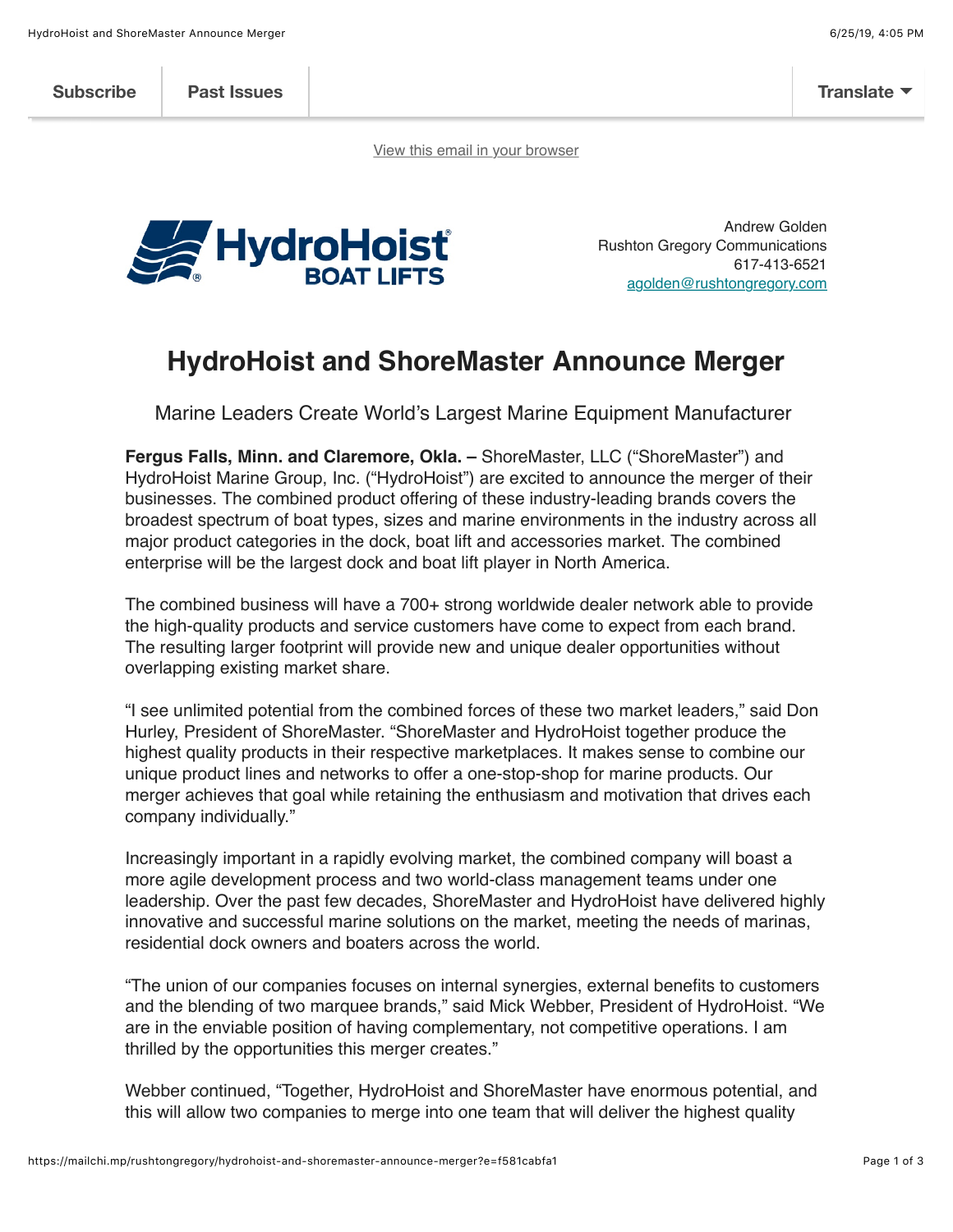products, unparalleled customer service and a seamless experience from purchase to installation. With the leadership of ShoreMaster and the scale of our existing dealer network, I am confident that we will continue to lead the industry as the preeminent marine equipment manufacturer."

**– 30 –**

## **About HydroHoist Boat Lifts:**

Founded in 1964 on Grand Lake in Oklahoma, HydroHoist expanded to include a dealer network spanning coast-to-coast and internationally. Beyond boat lifts, the organization consists of RotoMoldUSA, a plastics manufacturer, and HyPower, a marine power pedestal division. HydroHoist Boat Lifts is the market originator and largest hydro-pneumatic boat lift manufacturer in the world, celebrating over 54 years of<br>business. HydroHoist Boat Lifts manufactures and sells lifts ranging from 1,500-p company has an international distributor and dealer network in more than 18 countries. boatlift.com

## **About ShoreMaster:**

Since 1972, ShoreMaster has covered the waterfront with world-class equipment designed to help people enjoy their waterfront experience to<br>the fullest. The ShoreMaster, LLC family offers a complete line-up of waterfront eq fabric product brands: ShoreMaster, Rhino Marine Systems, PolyDock Products, Shoreline Industries, ShoreMaster Fabrics, and OEM Industries.

As an industry leader across nearly every market in the United States and Canada, ShoreMaster waterfront products are synonymous with<br>quality. Superior construction, unmatched strength and stability, and infinite versatili the ShoreMaster line-up of products. Available through a continent-wide dealer network, ShoreMaster's products can be found near the water's edge, providing value to residential lake homeowners and the owners of first-class marinas the world over. ShoreMaster.com



## **HydroHoisť BOAT LIFTS**

Click image to download a high-res version.

Download Press Release: DOC | PDF